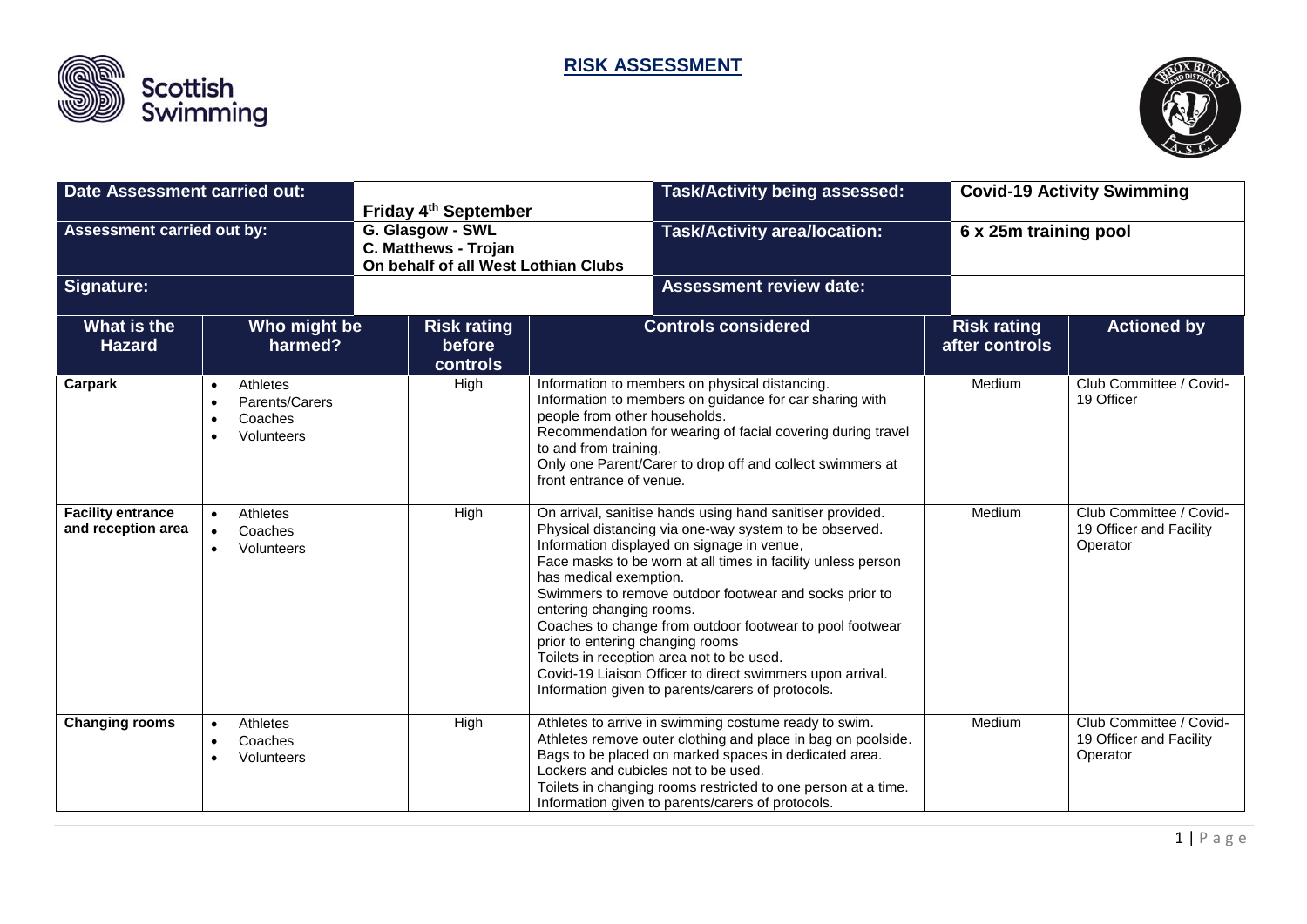

## **RISK ASSESSMENT**



| <b>Health screening</b>                     | Athletes<br>Coaches<br>Volunteers              | High | Swimmers, Coaches and Volunteers asked to self-screen<br>prior to leaving home.<br>Completion of screening club health checklist prior to taking<br>part in training and again following any period of illness.<br>Completion of self-declaration prior to taking part in training.<br>Attendance register to be completed at each session for<br>track and trace purposes.<br>Notification to be communicated to Covid-19 Lead Officer if<br>symptoms prevalent.<br>Information given to parents/carers of protocols.                       | Medium | Club Committee / Covid-<br>19 Officer             |
|---------------------------------------------|------------------------------------------------|------|----------------------------------------------------------------------------------------------------------------------------------------------------------------------------------------------------------------------------------------------------------------------------------------------------------------------------------------------------------------------------------------------------------------------------------------------------------------------------------------------------------------------------------------------|--------|---------------------------------------------------|
| Someone becomes<br>unwell during<br>session | Athletes<br>$\bullet$<br>Coaches<br>Volunteers | Low  | Remove person from poolside immediately - if necessary<br>initiate Code 3 alarm for facility staff assistance.<br>Isolate individual in first aid room or other suitable area -<br>Covid-19 Liaison Officer to contact parent/carer guardian or<br>next of kin to arrange immediate collection.<br>Use appropriate PPE supplied by facility.<br>Parent/Carers encouraged to seek medical advice where<br>children are taken ill and to inform Covid-19 Lead Officer.                                                                         | Low    | Covid-19 Officer /<br>Facility Staff / Lifeguard  |
| <b>Poolside</b>                             | Athletes<br>Coaches<br>Volunteers              | High | Observe one-way system.<br>Face masks to be worn at all times in facility unless person<br>has medical exemption.<br>Physical distancing protocols to be followed at all times both<br>in and out of pool.<br>Minimal amount of people on poolside in alignment with club<br>protocols and government requirements.<br>Covid-19 Liaison Officer to be on deck at all times other than<br>when dealing with an emergency.<br>All Coaches, Teachers to wear Facemasks at all times during<br>Information given to parents/carers of protocols. | Medium | Club Committee / Lead<br>Coach / Covid-19 Officer |
| <b>During activity</b>                      | Lifeguards<br>$\bullet$                        | High | Lifeguard chairs to be sanitised before and after use.<br>Lifeguards to observe physical distancing protocols other<br>than in an emergency.<br>Lifeguards not distracted to perform other duties.<br>Lifeguards to be fully briefed on Facility Operators NOP.                                                                                                                                                                                                                                                                              | Medium | Lifeguard / Facility<br>Operator                  |
| <b>During activity</b>                      | Coaches<br>$\bullet$<br>Athletes               | High | Appropriate training to achieve physical distancing protocols.<br>No pre or post pool exercise to be undertaken.<br>Appropriate training in pool to comply with Scottish<br>Swimming guidelines for training sessions (Technique and<br>aerobic focus on a staged approach).                                                                                                                                                                                                                                                                 | Medium | Lead Coach                                        |